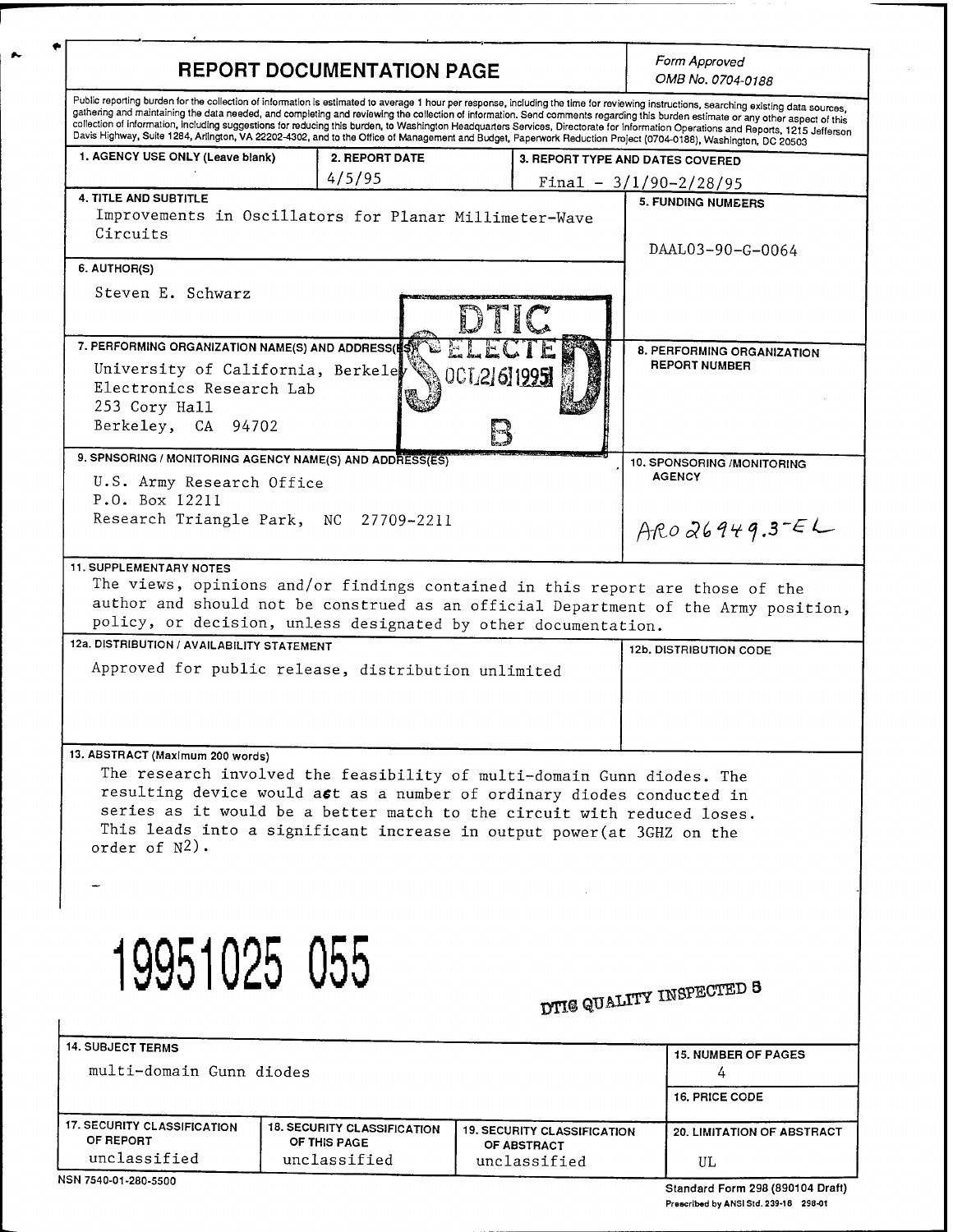# Improvements in Oscillators for Planar Millimeter-Wave Circuits

Final Report

Professor Stephen E. Schwarz

# April 5, 1995

U. S. Army Research Office

DAAL03-90-G-0064

÷,

University of California, Berkeley

Approved for Public Release Distribution Unlimited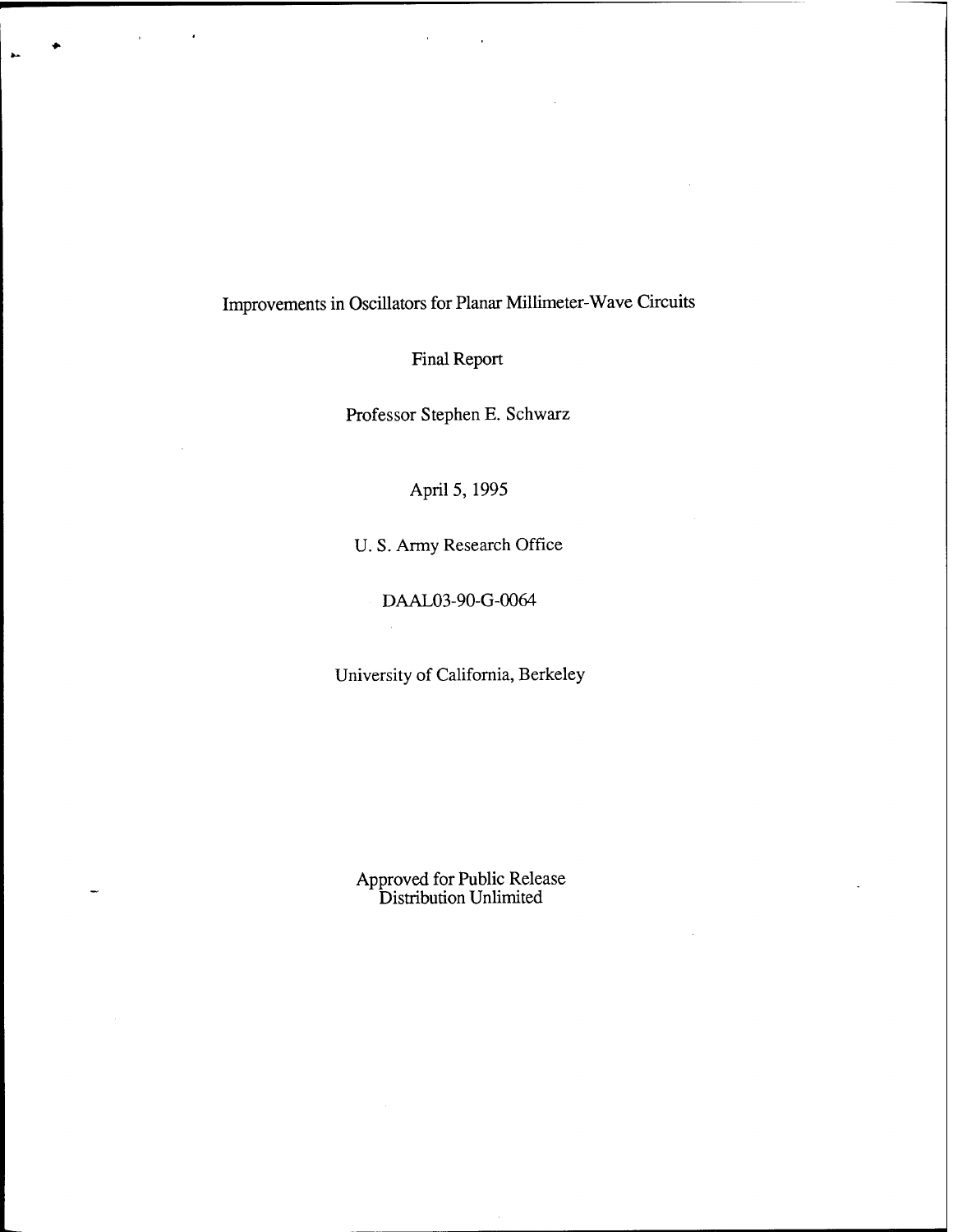#### FINAL REPORT TO ARO S.E. Schwarz March 31,1995

#### **4.A. Statement of the problem studied**

#### Multi-domain Gunn Diodes

It is well known that the low impedance of high-frequency Gunn diodes tends to reduce circuit efficiency. As a solution to this problem, we have studied the possibility of multi-domain Gunn diodes.[] In an Ndomain diode, there would be a sequence of N domains simultaneously moving from the cathode toward the anode. The resulting device would be like a number of ordinary Gunn diodes connected in series. The impedance of the device would increase in proportion to the number N of domains acting in series, and this would result in better matching to the circuit, with reduced losses. The projected increase in output power is not small. At frequencies on the order of 30 GHz, increases in output power on the order of  $N^2$  are expected.

The multi-domain diode is much like N single-domain diodes connected in series. (However, actually connecting ordinary diodes in series is probably unfeasible, because of the parasitics of the interconnections. Instead, the diodes must be monolithically integrated.) The ac voltage across the multi-domain diode is N times as large as the ac voltage across a single-domain diode. This is because the electric field inside the diode is still equal to the critical field  $F$ , while the diode is N times longer. Let us assume that the device conductance  $G_D$  is fixed at  $G_{\text{max}}$ , the largest value consistent with acceptable circuit efficiency. Then the power produced by the diode is approximately

$$
P \approx \frac{V_{ac}^2 G_D}{2} \approx \frac{N^2 F^2 V_{sat}^2 G_{\text{max}}}{2f^2} \tag{10}
$$

Thus we see that the limitation imposed by the power-impedance product is relaxed. Insofar as this limit is concerned, an N-domain diode can produce  $N^2$  times as much power at a given frequency as a singledomain diode. Hence multi-domain diodes will be particularly useful for increasing the low output powers obtained from Gunn diodes in the millimeter-wave range.

To our knowledge, multi-domain Gunn diodes were first proposed in a paper by Slater and Harrison in 1976.[2] They did not mention the possible improvement of circuit efficiency attendant on increasing the device impedance, perhaps because their frequency of interest was low, only 2 GHz. However, they did succeed in demonstrating two- and three-domain oscillators at that frequency. Their devices were "horizontal" (conduction parallel to the semiconductor surface), and they used a rather crude technique for nucleating the additional domains: they mechanically inscribed scratches across the diode, to create localized high-field positions. Despite the primitive nature of their devices their results were promising. They obtained 5-6 per cent overall efficiency in a 3-domain device, and interestingly, the efficiency seemed to increase with the number of domains.

Originally we carried out our own computer study of multi-domain Gunn diodes. The program being used was written here, and is a typical one-dimensional partial-differential-equation-solver such as has been used by many workers in this field. We have concentrated on new designs made possible by MBE. With this technology one can create well-controlled doping minima to act as nucleation points. However, we determined from simulations that it is also important to be able to "kill" domains; otherwise there is a tendency for some to grow large at the expense of the others.

Our plan was to fabricate multi-domain diodes by means of MBE, initially in the frequency range 30-50 GHz. We would then attempt to verify that true multi-domain operation was being attained. It was expected that improvements in available output power would be obtained.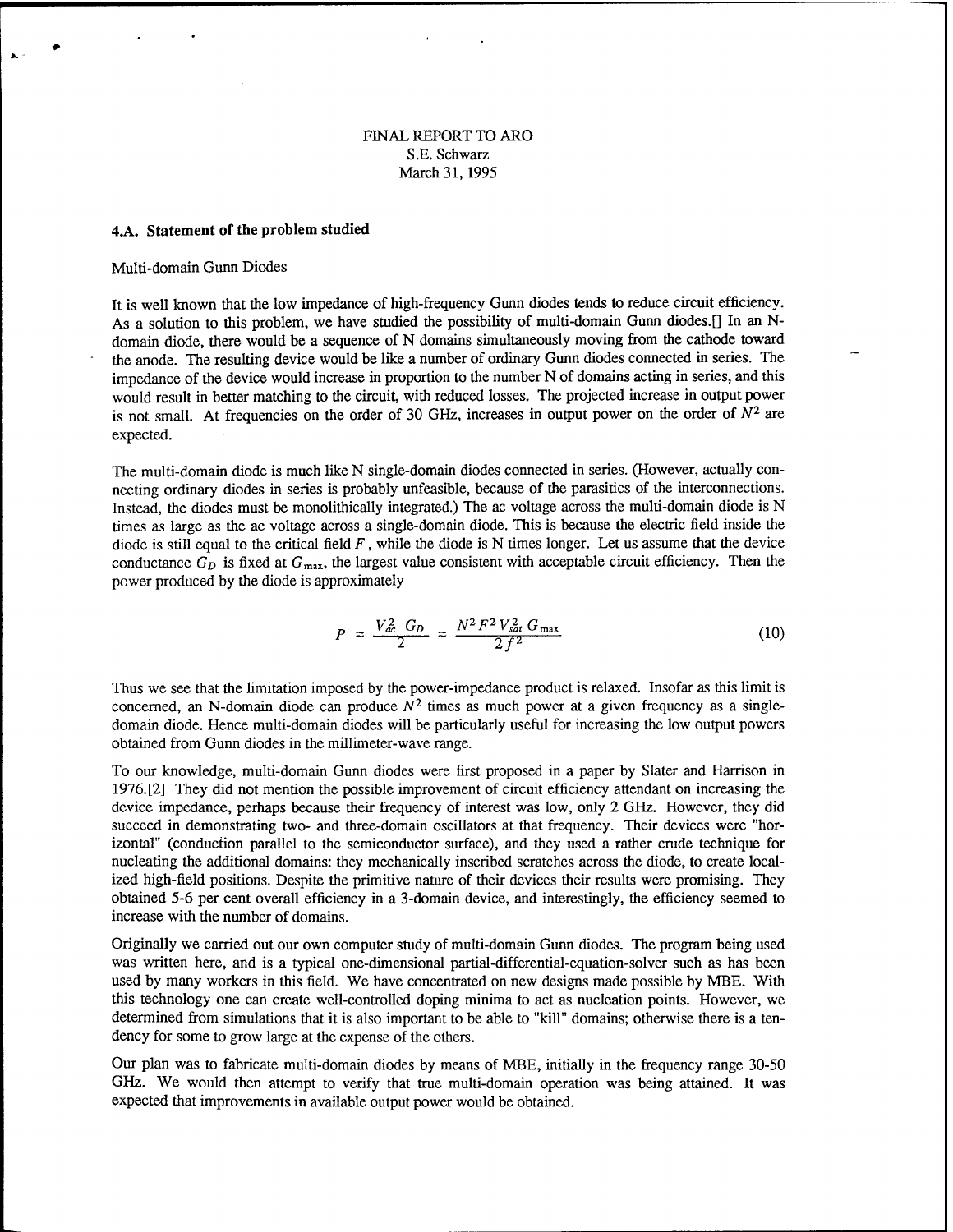## Boundary Conditions for Finite-Difference Analysis

The second major thrust of our effort has been an investigation of the new "Measured Equation of Invariance" (MEI) technique, especially its potential in computer-aided design of planar microwave circuits. This technique is interesting because it offers the possibility of analyzing the electromagnetic fields of oddly-shaped structures more quickly than has heretofore been possible. In essence it resembles the versatile finite-difference method, but requires a much smaller number of mesh points at which fields must be calculated, and therefore computes a great deal faster. Being new, its potential applicability is still being explored. (In fact, even the fundamental principles behind it are not yet well understood.) However it seems to work well enough to be of considerable interest. The MEI method was originally designed for free-space electromagnetic scattering problems. [3] We have applied it to calculation of the fields of microstrip discontinuities. The first goal was to calculate the fields of a microstrip step-in-width. Once this can be done (and the results agree with those already known) we can attempt to apply it to more complicated circuit elements, such as spiral inductors, for which present methods are quite inadequate. The maximum hope is that the method could be used to analyze portions of a circuit containing several circuit elements, or perhaps even the entire circuit. This seemingly ambitious goal might be realizable, because the method can, in principle, treat arbitrarily complicated shapes, while computing much faster than existing numerical methods. This would be quite an important technique, if it can be developed along the lines just described.

#### **4.B. Summary of the Most Important Results**

#### Multi-Domain Gunn Diodes

Multi-domain Gunn diodes were fabricated in-house, in collaboration with Alpha Industries, and by outside vendors. The most successful design was a two-domain device for 15 GHz. These were tested in waveguide mounts and in coaxial structures. Efficiencies on the order of 5% were achieved.

The greatest difficulty was that of determining for sure exactly what mode of oscillation was taking place. Is it really two-domain operation, or is one of the two drift spaces simply acting as a lossy series impedance? In order to verify this point we performed increasingly careful computer simulations of the device, and simultaneously, more and more careful measurements. The latter were complicated by the need for de-embedding the device. Accurate knowledge of the package and mounting structure were required. For this purpose the coaxial mount proved most suitable.

Work on verification of two-domain operation is still proceeding at the time of this writing. The bulk of the observations and calculations support belief that two-domain operation is taking place, but results are not yet conclusive. It appears that our final device design was not perfect, in that the buffer layer between the two drift spaces is a little too short, allowing domains to punch through. This would be easily correctable if work were to continue.

After several years of work on the multi-domain device, we retain our belief that the idea is sound and can lead to large increases in device power, at frequencies above 20 GHz. If funding had not ended, we would have probably achieved these results.

#### Boundary Conditions for Finite-Difference Analysis

We have found that the MEI method is a promising technique for microwave CAD. Although it resembles the method of absorbing boundary conditions, the resulting boundaries are more effective. Its great advantage is simplicity. Little human analysis is needed to set up the solution for a wide variety of problems. (By comparison, the moment method requires much hand analysis, in choosing suitable basis and testing functions, calculating their transforms, and performing singular integrations.)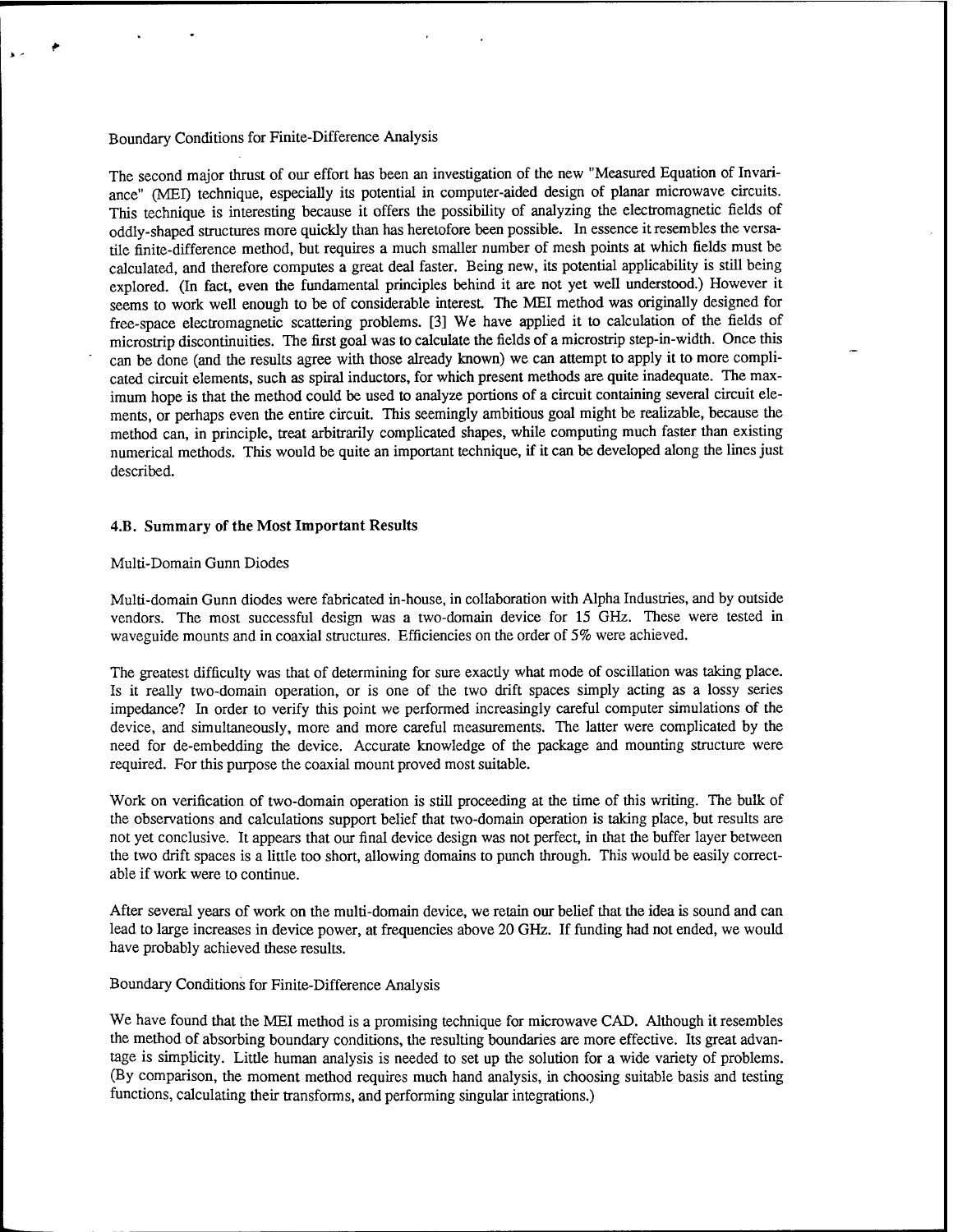We began with electrostatic problems, and found the method to be highly successful. Large improvements in computing speed, as well as reduction in computing resources were obtained. We then progressed to electrodynamics, obtaining full-wave solutions to three-dimensional problems. In all cases it was found possible to terminate the finite-difference mesh very close to the structure under analysis, resulting in rapid computation.

We have analyzed flat dipole antennas, microstrip transmission lines, and **a** variety of microwave discontinuities. Good results were obtained for microstrip open ends, right-angle bends, and right-angle stubs. We believe the method can be extended to more complex structures, such as spiral inductors. Eventually, because of the efficiency of the computational technique, it may be possible to analyze entire planar circuits as single electromagnetic structures.

### **4.C. List of Publications and Technical Reports**

S.E. Schwarz, M.D. Prouty, and K.K. Mei, "Radiation from Planar Resonators." **IEEE Trans. Microwave** Theory Tech. 39, 521-25 (March 1991).

S.S. Osofsky and S.E. Schwarz, "Design and Performance of a Non-Contacting Probe for Measurements on High-Frequency Planar Circuits." **IEEE Trans. Microwave Theory Tech. 40,**1701-08 (August 1992).

M. D. Prouty, R. Pous, K.K. Mei, and S.E. Schwarz, "Application of the Measured Equation of Invariance to Transmission Lines and Discontinuities." 1993 IEEE Antennas and Propagation Symposium.

M. D. Prouty, S. E. Schwarz, K. K. Mei, and R. Pous, "A New Approach to Quasi-Static Analysis, with Application to Microstrip." **Microwave and Guided Wave Letters 3,** 302-04, September, 1993.

M.D. Prouty and S.E. Schwarz, "Hybrid Couplers in Bi-level Microstrip." IEEE Trans. Microwave Theory Tech 41,, 1939-44, November, 1993

M. D. Prouty, K.K. Mei, S.E. Schwarz, R. Pous, and Y. Liu, "Microstrip Antennas and Discontinuities Using the Measured Equation of Invariance." International Microwave Symposium, June 1994.

#### **4.D. List of All Participating Scientific Personnel**

Professor S.E. Schwarz, Professor K.K. Mei, Mark D. Prouty, (Ph.D. awarded 1993) Kevin Heppell, (Ph.D. expected 1995) Samuel Osofsky, (Ph.D. awarded 1992) Rafael Pous, (Ph.D. awarded 1992) Fazal Ali, Jenngang Tsay, Y. Liu, X. Chiang

#### **5. Inventions**

There are no inventions.

#### 6. **Bibliography**

J. Tsay, S.E. Schwarz, S. Raman, and J.S. Smith, "Multidomain Gunn Diodes." Microwave and Optical Technology Letters 3, 54-60 (February, 1990).

M. Slater and R.I. Harrison, "An Investigation of Multiple Domain Gunn Effect Oscillators." IEEE Trans. Electron Devices ED-23, 560-572 (1976).